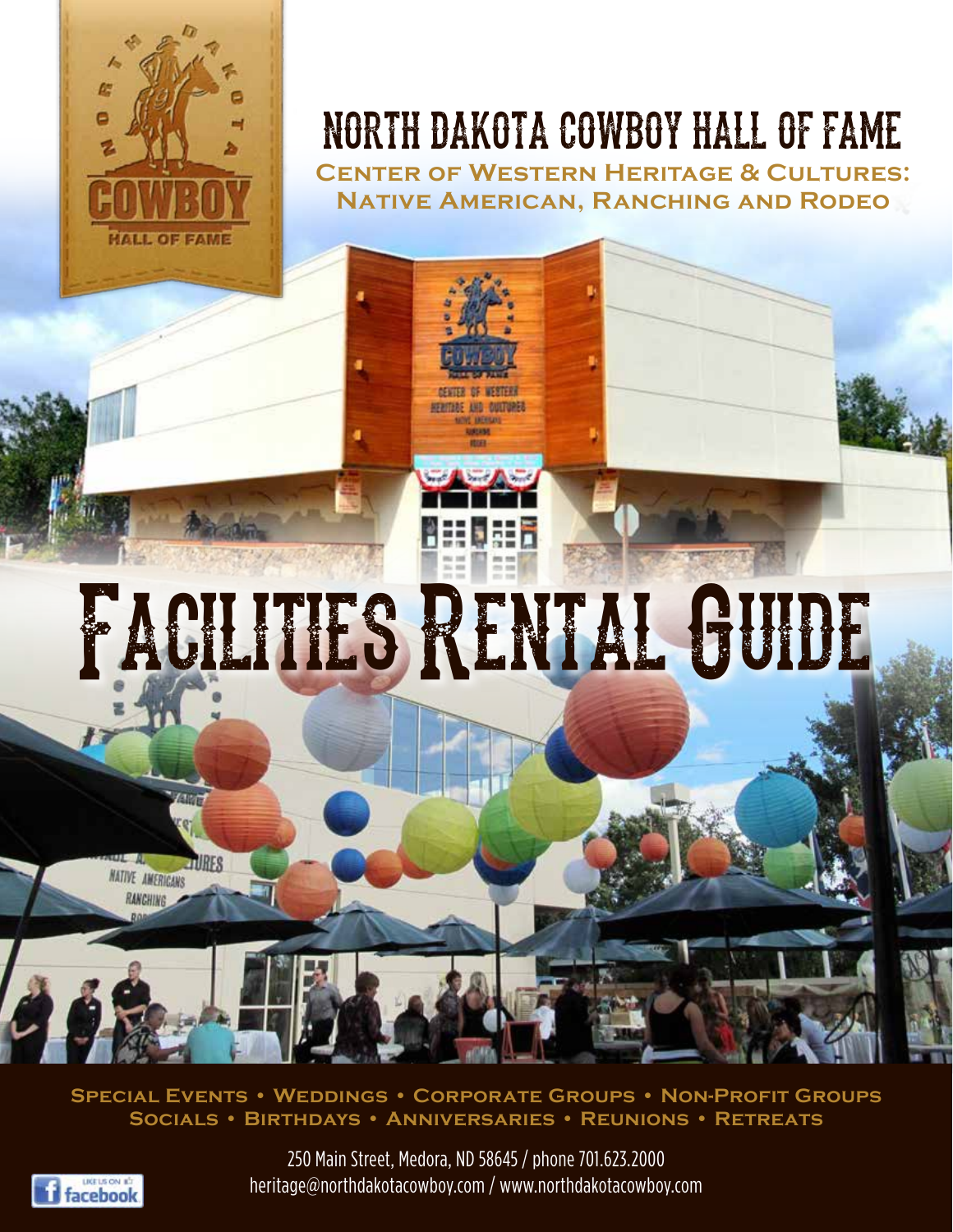

Howdy! We would like to thank you for your interest in considering the North Dakota Cowboy Hall of Fame as a destination for your special event. Not only will you be providing your guests with a memorable experience, but you will also be sharing North Dakota's Legendary History with them as well.

We are located in the heart of the Badlands in Historic Medora, North Dakota. The North Dakota Cowboy Hall of Fame's Center of Western Heritage & Cultures is an interpretive center that shares North Dakota's Native American, Ranching & Rodeo history. Our beautiful four million dollar center has a lot to offer. The 15,000 square foot facility features a theater, galleries, interpretive areas, memorabilia, gift shop, caterer's kitchen, conference room, Cowboy Lounge, and a 5,000 square foot open air patio.

We look forward to the opportunity to help coordinate your next event.

*North Dakota Cowboy Hall of Fame 250 Main Street /PO Box 137 Medora, ND 58645 Phone 701-623-2000 Fax 701-623-2001 heritage@northdakotacowboy.com www.northdakotacowboy.com*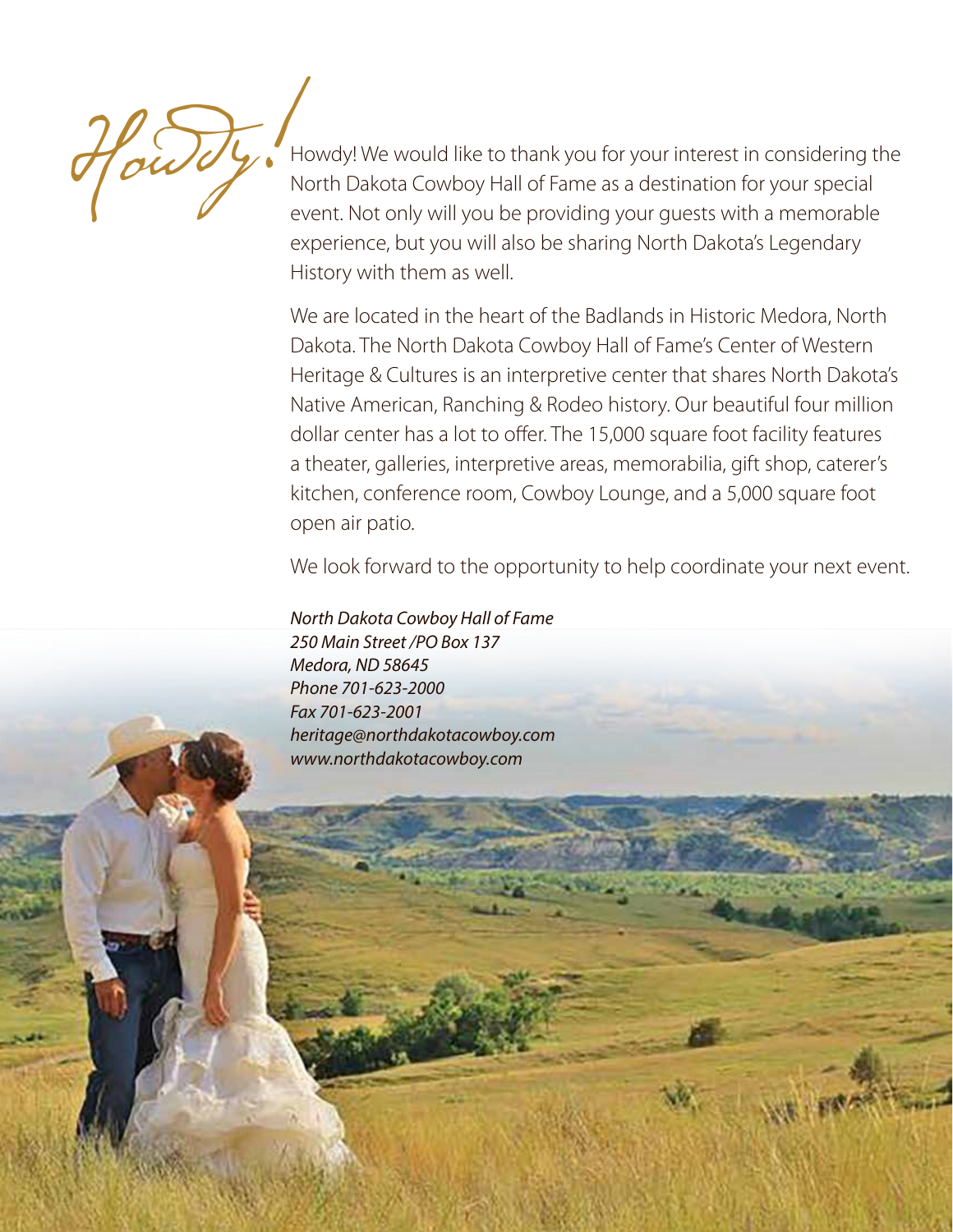# **Center of Western Heritage & Cultures**

Reserve the entire Center of Western Heritage & Cultures for your private reception. Guests have access to the theater, exhibits and Hall of Honorees along with the conference room and open air patio (some restrictions apply).

*Size 15,000 square-foot interior building space 5,000 square-foot open air patio*

*Fee Call for pricing*

*Occupancy 300 inside stand-up reception 350 patio reception (seated and standing)*

### **Open Air Patio**

Complete with 33 tables with or without umbrellas, patio covering with a stage, efficiency kitchen, water and electricity outlets, portable bar available for rental.

*Size 5,000 square-foot open air patio Fee \$500/day, 50% deposit required at signing Occupancy 250 seated 350 patio reception (seated and standing)*

## **Conference Room**

Located on the second floor with windows viewing the spacious southern views of the rugged North Dakota Badlands. Seating can be set as banquet, theater, classroom or conference style. Split the room for separate events. The conference room is complete with many standard amenities (some restrictions apply).

*Size 1,400 square-foot Fee \$350/day, 50% deposit required at signing*

*Other Portable party bar available for rental*

*Occupancy 60 banquet seating 75 theater seating 60 classroom seating 35 conference seating*

## **Small Group Party Pass**

*Fee \$100 -50 people or less \$200 -51 to 100 people Groups of more than 100, call for special rate*

*As of January 1, 2017 (subject to change without notice) \*Security may be required*